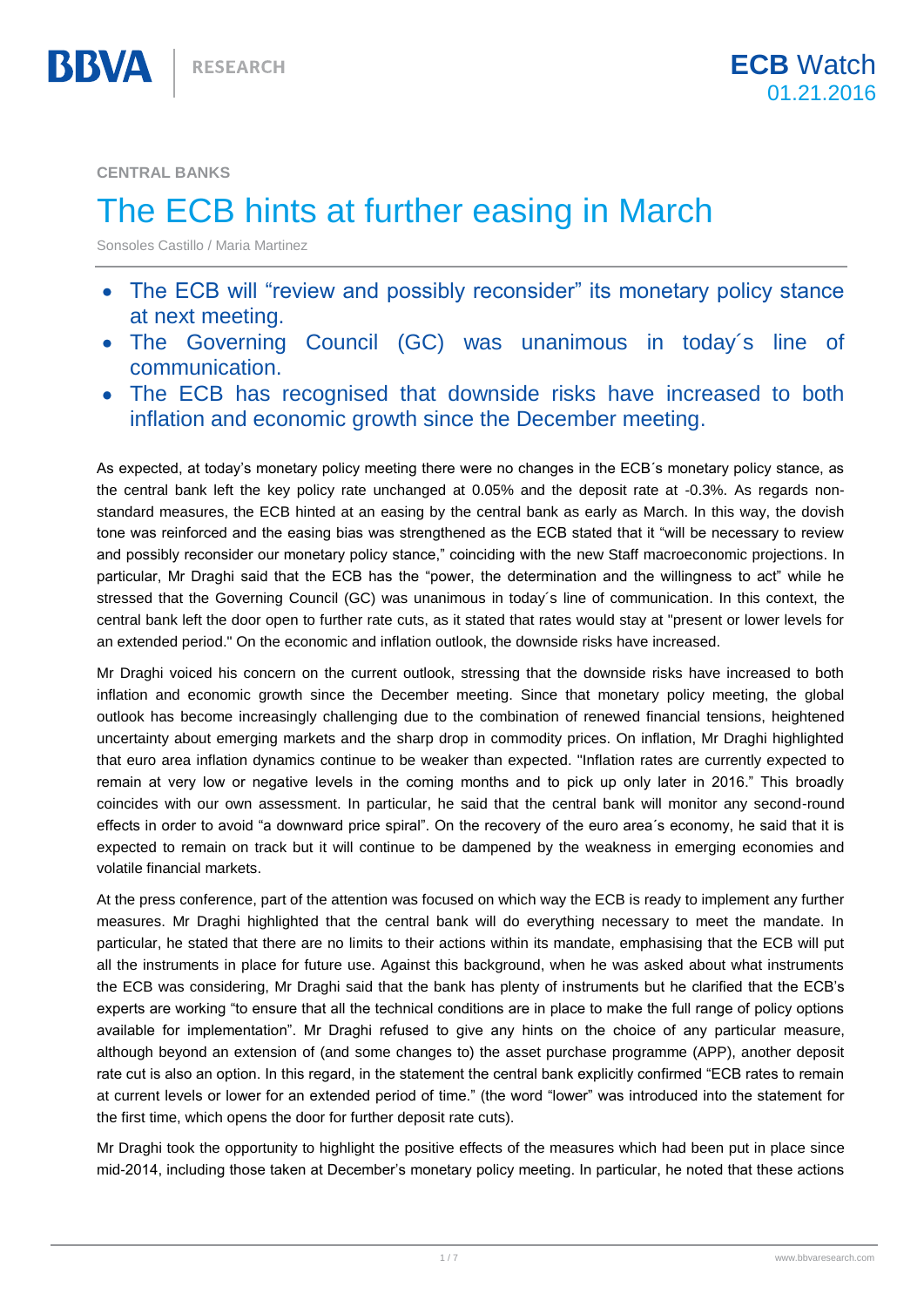.

**BBVA** 

have strengthened the euro area's resilience to global shocks, as well as having improved economic and financial conditions in the region.

All in all, after today´s meeting the ECB is expected to announce further measures in March. Although it is true that the early stages and the continuing fragility of the euro area's recovery warrant a highly accommodative monetary policy, there is not much available ammunition on the monetary front.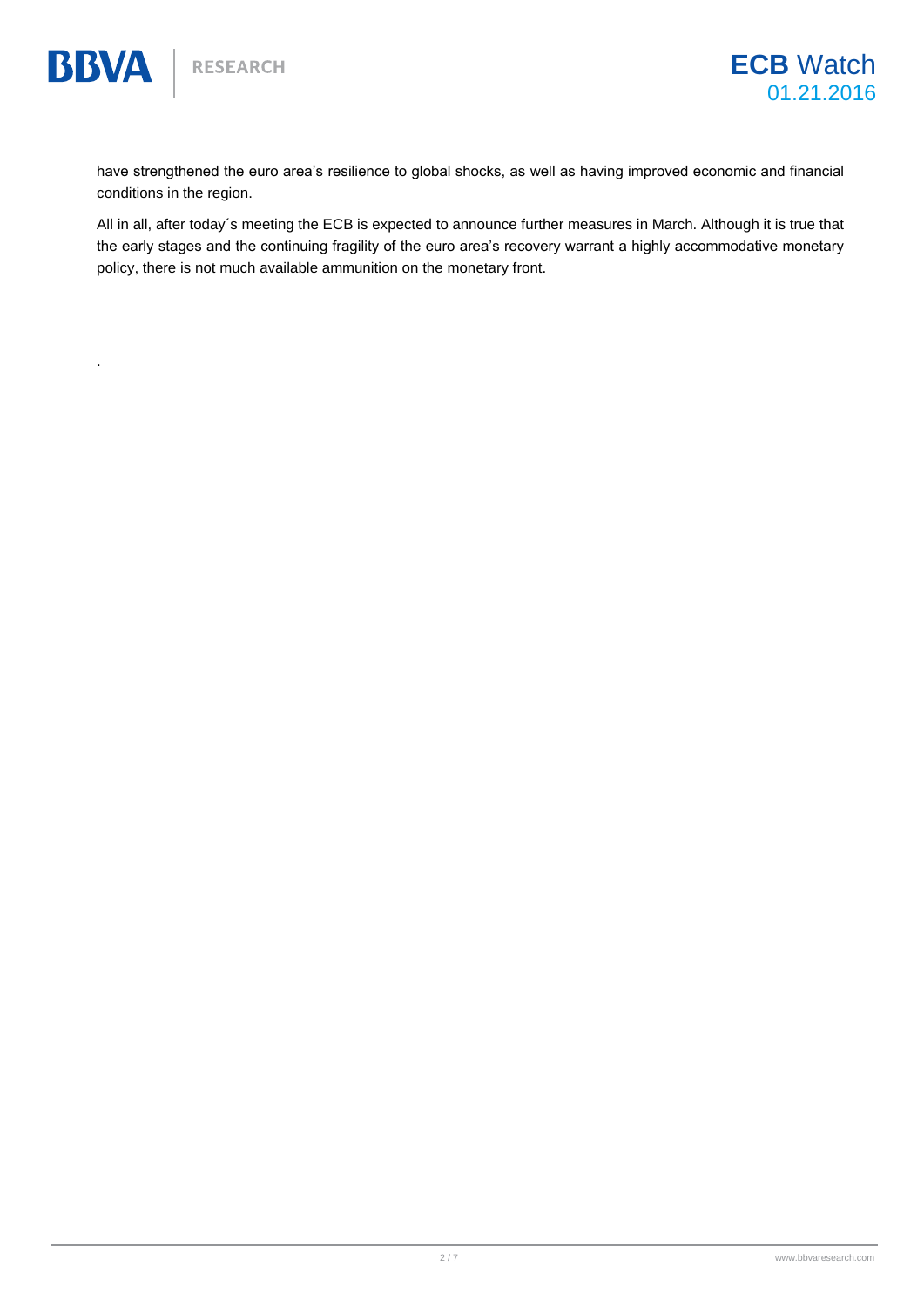

BBWA

## PLEASE NOTE: **TRACKING CHANGES IN FOLLOWING STATEMENTS**

in black, wording common to both the current and previous statements, in red and crossed, previous wording that was replaced by new wording, in blue and underlined (YES, TRACK CHANGES ARE THERE ON PURPOSE)

## **Mario Draghi, President of the ECB, Vítor Constâncio, Vice-President of the ECB, Frankfurt am Main, 3 December 201521 January 2016**

Ladies and gentlemen, thefirst of all let me wish you a Happy New Year. The Vice-President and I are very pleased to welcome you to our press conference. We will now report on the outcome of today's meeting of the Governing Council, which was also attended by the Commission Vice-President, Mr Dombrovskis.

Based on our regular economic and monetary analyses, we today conducted a thorough assessment of and after the strength and persistence of the factors that are currently slowing the return of inflation to levels below, but close to, 2% in the medium term and re-examined the degree of monetary accommodation. As a result, the Governing Council took the following decisions in the pursuit of its price stability objective:

First, as regardsrecalibration of our monetary policy measures last month, we decided to keep the **key ECB interest rates**, we decided to lower the interest rate on the deposit facility by 10 basis points to -0.30%. The interest rate on the main refinancing operations and the rate on the marginal lending facility will unchanged and we expect them to remain unchanged at their current present or lower levels for an extended period of 0.05% and 0.30% respectively.

Second, as regardstime. Regarding our **non-standard monetary policy measures**, we decided to extend the asset purchase programme (APP). The monthly purchases of €60 billion under the APP are now intended to run until the end of March 2017, or beyond, if necessary, and in any case until the Governing Council sees a sustained adjustment in the path of inflation consistent with its aim of achieving inflation rates below, but close to, 2% over the medium termthe asset purchases are proceeding smoothly and continue to have a favourable impact on the cost and availability of credit for firms and households.

Third, Taking stock of the evidence available at the beginning of 2016, it is clear that the monetary policy measures that we decided have adopted since mid-2014 are working. As a result, developments in the real economy, credit provision and financing conditions have improved and have strengthened the euro area's resilience to recent global economic shocks. The decisions taken in early December to extend our monthly net asset purchases of €60 billion to at least the end of March 2017, and to reinvest the principal payments- on thematuring securities purchased under the APP as they mature, for as long as necessary. This -, were fully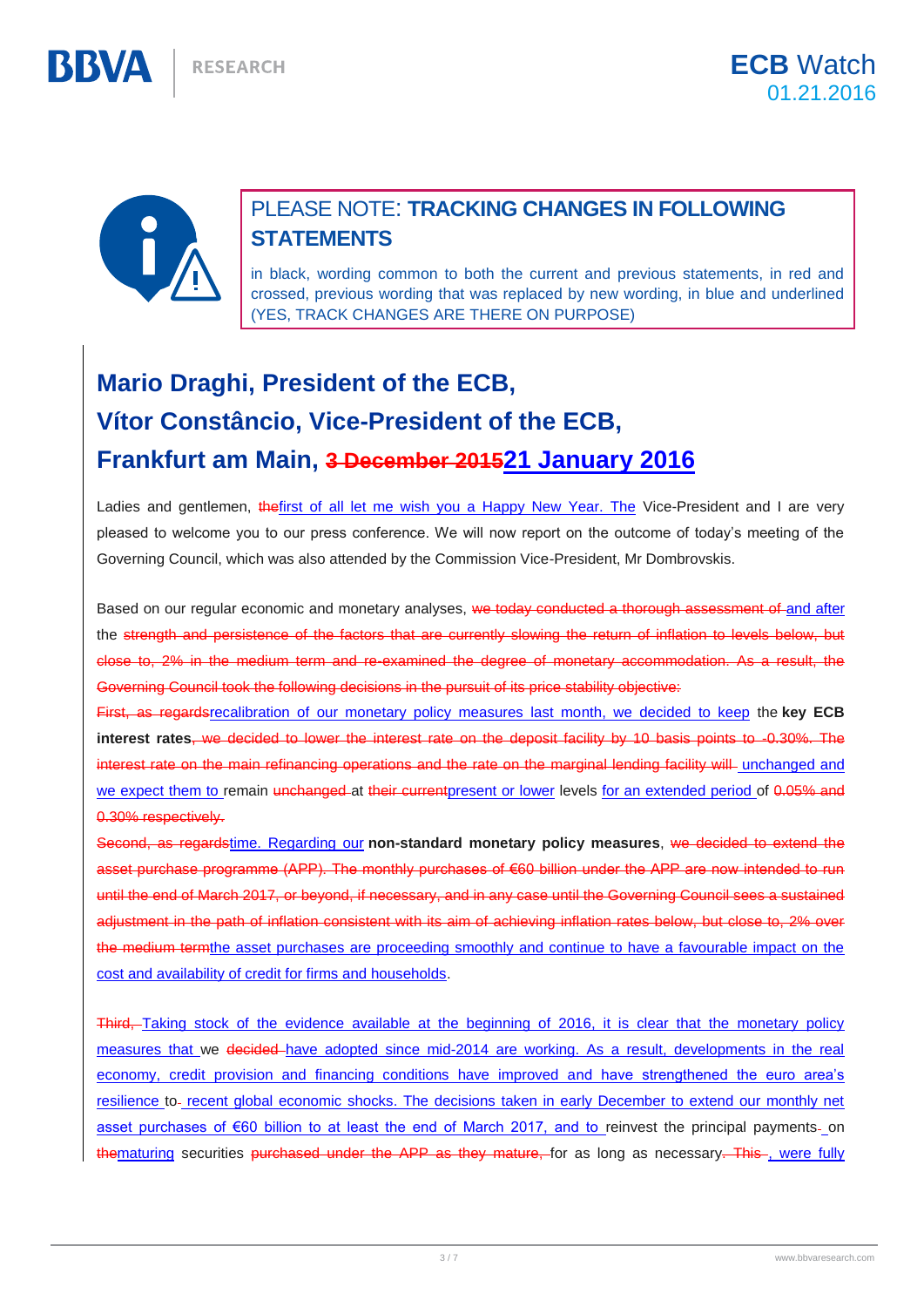appropriate. They will contribute both to favourable result in a significant addition of liquidity conditions and to an appropriateto the banking system and will strengthen our forward guidance on interest rates.

Yet, as we start the new year, downside risks have increased again amid heightened uncertainty about emerging market economies' growth prospects, volatility in financial and commodity markets, and geopolitical risks. In this environment, euro area inflation dynamics also continue to be weaker than expected. It will therefore be necessary to review and possibly reconsider our monetary policy stance. The technical details will be communicated in due time at our next meeting in early March, when the new staff macroeconomic projections become available which will also cover the year 2018. In the meantime, work will be carried out to ensure that all the technical conditions are in place to make the full range of policy options available for implementation, if needed.

Fourth, we decided to include, in the public sector purchase programme, **euro-denominated marketable debt instruments issued by regional and local governments located in the euro area** in the list of assets that are eligible for regular purchases by the respective national central banks.

Fifth, we decided to continue conducting the main refinancing operations and three-month longer-term refinancing operations as **fixed rate tender procedures with full allotment** for as long as necessary, and at least until the end of the last reserve maintenance period of 2017.

Today's decisions were taken in order to secure a return of inflation rates towards levels that are below, but close to, 2% and thereby to anchor medium-term inflation expectations. The latest staff projections incorporate the favourable financial market developments following our last monetary policy meeting. They still indicate continued downside risks to the inflation outlook and slightly weaker inflation dynamics than previously expected. This follows downward revisions in earlier projection exercises. The persistence of low inflation rates reflects sizeable economic slack weighing on domestic price pressures and headwinds from the external environment.

Our new measures will ensure accommodative financial conditions and further strengthen the substantial easing impact of the measures taken since June 2014, which have had significant positive effects on financing conditions, credit and the real economy. Today's decisions also reinforce the momentum of the euro area's economic and strengthen its resilience against recent global economic shocks. The Governing Council will closely monitor the evolution in the outlook for price stability and, if warranted, is willing and able to act by using all the within its mandate in order to maintain an appropriate degree of monetary accommodation. In particular, the Governing Council recalls that the APP provides sufficient flexibility in terms of adjusting its size, composition and duration.

Let me now explain our assessment in greater detail, starting with the **economic analysis**. Euro area real GDP increased bygrowth was confirmed at 0.3%, quarter on quarter, in the third quarter of 2015, followingsupported mainly by private consumption, while being dampened by a rise of 0.4% in the previous quarter, most likely on account of a continued positivenegative contribution from consumption alongside more muted developments in investment andnet exports. The most recent survey indicators, available up to December, point to ongoing real GDP growth momentum in the finalfourth quarter of the last year. Looking ahead, we expect the economic recovery to proceed. Domestic demand should be further supported by our monetary policy measures and their favourable impact on financial conditions, as well as by the earlier progress made with fiscal consolidation and structural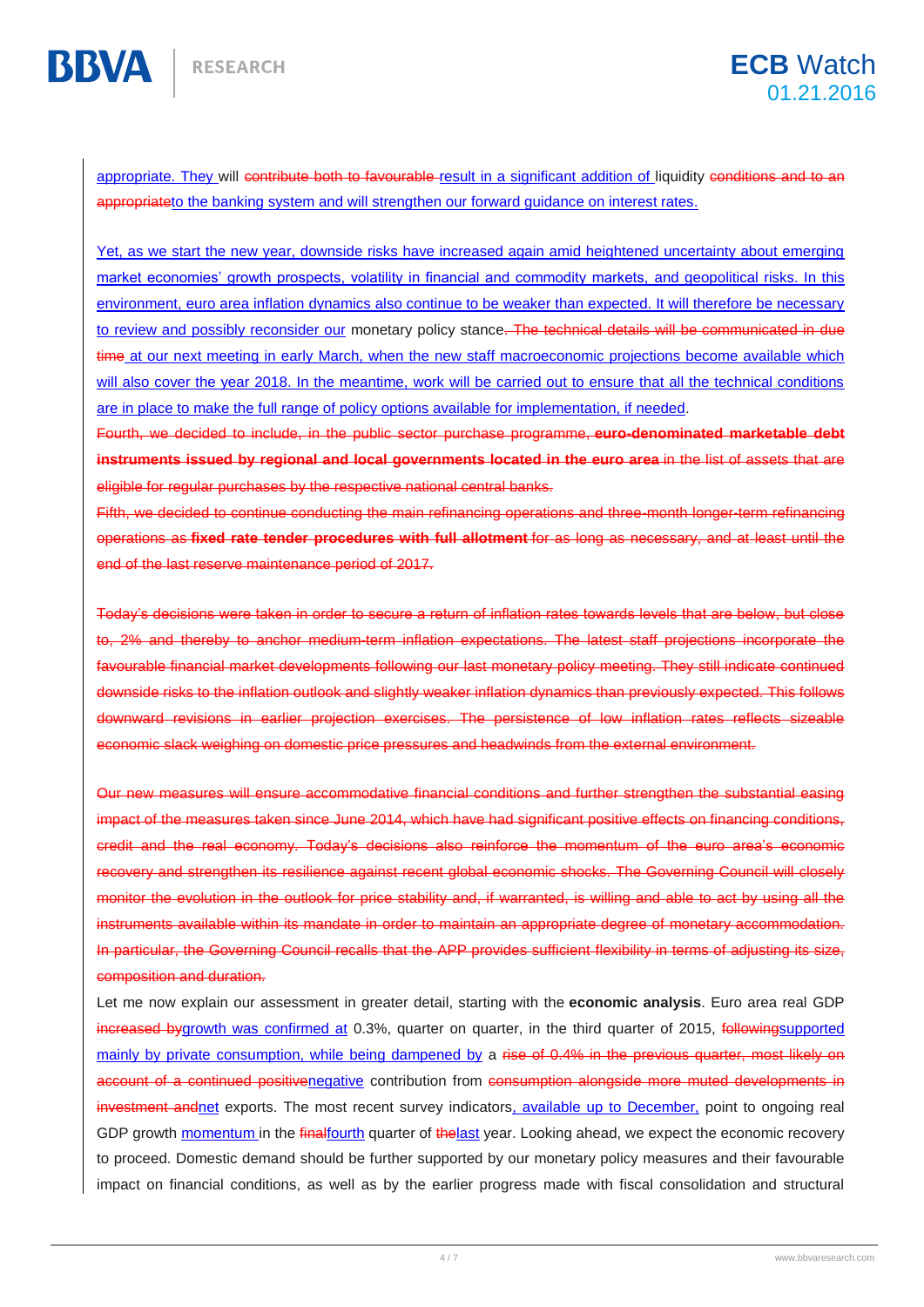reforms. Moreover, low the renewed fall in oil prices should provide additional support for households' real disposable income and corporate profitability and, therefore, for private consumption and investment. In addition, government expenditure is likely to increase in some parts of the fiscal stance in the euro area is becoming slightly expansionary, reflecting in particular measures in support of refugees. However, the economic recovery in the euro area continues to be dampened by subdued growth prospects in emerging markets-and moderate global trade, volatile financial markets, the necessary balance sheet adjustments in a number of sectors and the sluggish pace of implementation of structural reforms.

This outlook is broadly reflected in the December 2015 Eurosystem staff macroeconomic projections for the euro area, which foresee annual real GDP increasing by 1.5% in 2015, 1.7% in 2016 and 1.9% in 2017. Compared with the September 2015 ECB staff macroeconomic projections, the prospects for real GDP growth are broadly unchanged.

The risks to the euro area growth outlook remain on the downside and relate in particular to the heightened uncertainties regarding developments in the global economy, as well as to broader geopolitical risks. These risks have the potential to weigh on global growth and foreign demand for euro area exports and on confidence more widely.

According to Eurostat's flash estimate, euroEuro area annual HICP inflation was 0.2% in December 2015, compared with 0.1% in November-2015, unchanged from October but. The December outcome was lower than expected. This reflected somewhat weaker, mainly reflecting the renewed sharp decline in oil prices, as well as lower food price increases inand services and industrial goods, mainly compensated for by a less negative contribution from energy prices.price inflation. On the basis of the information available and current oil futures prices, which are well below the level observed a few weeks ago, the expected path of annual HICP inflation in 2016 is now significantly lower compared with the outlook in early December. Inflation rates are currently expected to riseremain at the turn ofvery low or negative levels in the year, mainly on account of base effects associated with the fall in oil prices in late 2014. During 2016 coming months and 2017, inflation rates are foreseen to pick up furtheronly later in 2016. Thereafter, supported by our previous monetary policy measures - and supplemented by announced today – the expected economic recovery, and the pass-through of past declines in the euro rate. The Governing Council will inflation rates should continue to recover, but risks of second-round effects should be monitored closely monitor the evolution of inflation rates over the period ahead.

This broad pattern is also reflected in the December 2015 Eurosystem staff macroeconomic projections for the euro area, which foresee annual . A more comprehensive picture of the impact of oil prices and other external and domestic factors on the outlook for HICP inflation at 0.1% in 2015, 1.0% in 2016 and 1.6% in 2017. In comparison with the September 2015 will become available in the March 2016 ECB staff macroeconomic projections, the outlook for HICP inflation has been revised down slightly which will also cover the year 2018.

Turning to the **monetary analysis**, recent data confirm solid growth in broad money (M3), with the annual rate of growth of M3 increasing tostanding at 5.1% in November 2015, after 5.3% in October 2015 from 4.9% in September. Annual growth in M3 continues to be mainly supported by its most liquid components, with the narrow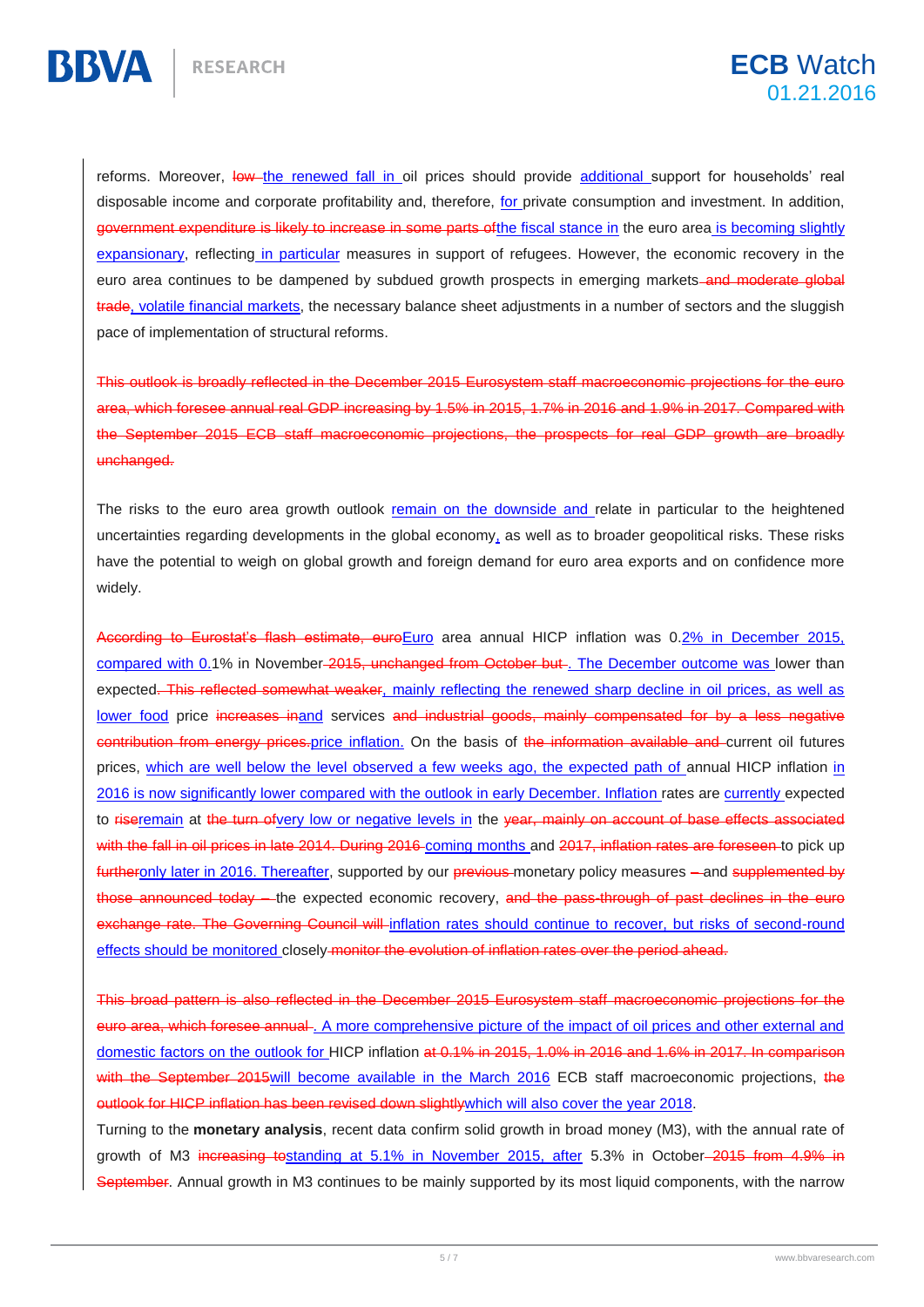BBVA

monetary aggregate M1 growing at an annual rate of 11.2% in November, after 11.8% in October<del>, after 11.7% in</del> September.

Loan dynamics continued the path of gradual recovery observed since the beginning of 2014. The annual rate of change of loans to non-financial corporations (adjusted for loan sales and securitisation) increased to 0.9% in November 2015, up from 0.6% in October<del>, up from 0.1% in September. Despite these improvements,</del> developments. Developments in loans to enterprises continue to reflect the lagged relationship with the business cycle, credit risk and the ongoing adjustment of financial and non-financial sector balance sheets. The annual growth rate of loans to households (adjusted for loan sales and securitisation) increased to 1.24% in OctoberNovember, compared with 1.12% in SeptemberOctober.

The bank lending survey for the euro area for the fourth quarter of 2015 points to further improvements in demand for bank loans, supported by the low level of interest rates, financing needs for investment purposes and housing market prospects. Credit standards eased further on loans to enterprises, notably owing to increasing competitive pressures in retail banking, and reverted to a net easing on loans to households for house purchase. Overall, the monetary policy measures in place since June 2014 have clearly improved borrowing conditions for both firms and households-and, as well as credit flows across the euro area.

To sum up, a **cross-check** of the outcome of the economic analysis with the signals coming from the monetary analysis confirmed the need for furthereffectiveness of the monetary stimuluspolicy measures in place and the need to review and possibly reconsider our monetary policy stance at our next meeting in early March in order to secure a return of inflation rates towards levels that are below, but close to, 2%.

Monetary policy is focused on maintaining price stability over the medium term and its accommodative stance supports economic activity. However, in order to reap the full benefits from our monetary policy measures, other policy areas must contribute decisively. Given continued high structural unemployment and low potential output growth in the euro area, the ongoing cyclical recovery should be supported by effective **structural policies**. In particular, actions to improve the business environment, including the provision of an adequate public infrastructure, are vital to increase productive investment, boost job creation and raise productivity. The swift and effective implementation of- structural reforms, in an environment of accommodative monetary policy, will not only lead to higher sustainable economic growth in the euro area but will also raise expectations of permanently higher incomes and accelerate the beneficial effects of reforms, thereby making the euro area more resilient to global shocks. **Fiscal policies** should support the economic recovery, while remaining in compliance with the fiscal rules of the European Union. Full and consistent implementation of the Stability and Growth Pact is crucial forto maintain confidence in ourthe fiscal framework. At the same time, all countries should strive for a more growthfriendly composition of fiscal policies.